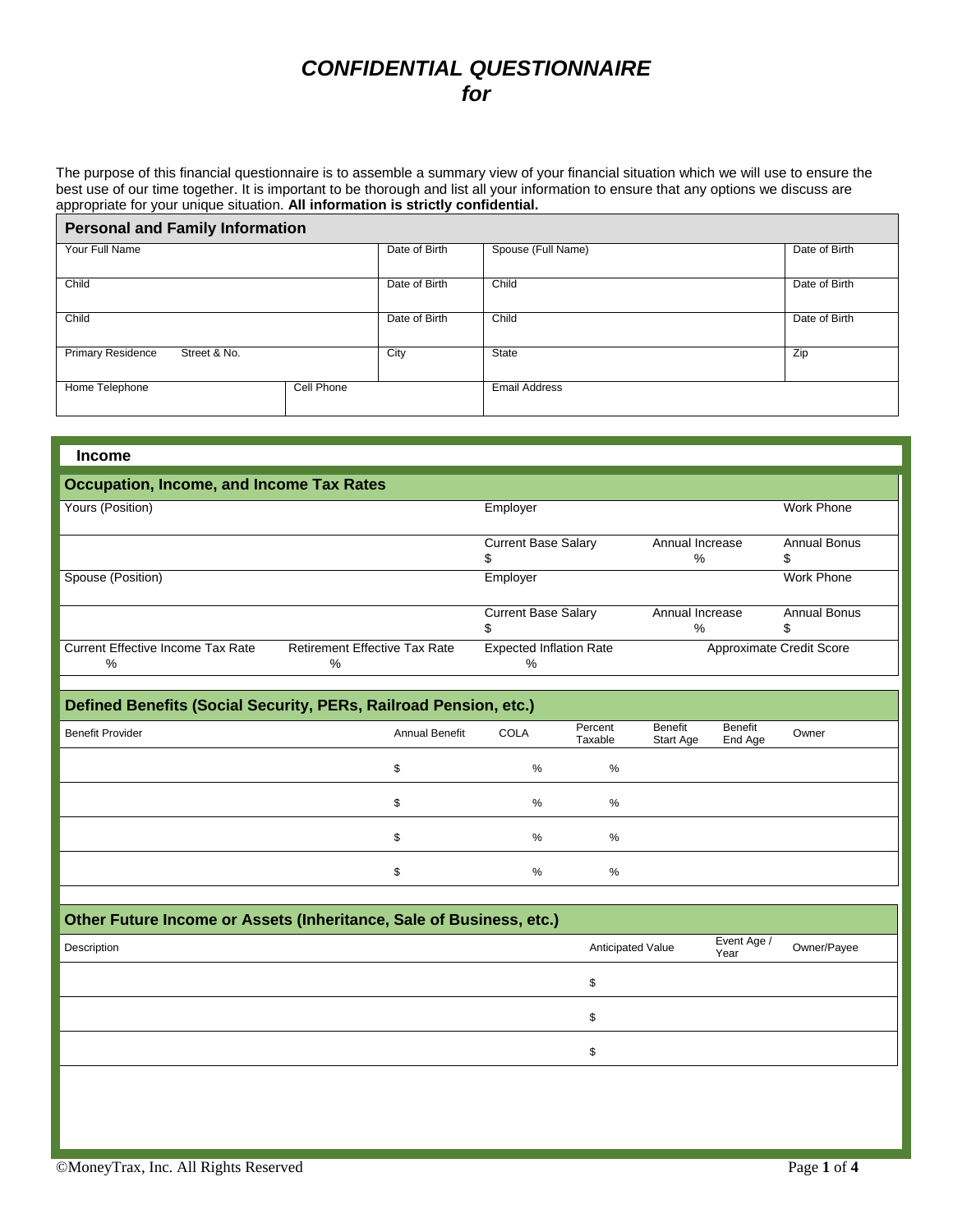| n<br>-<br>٧<br>w<br>× |
|-----------------------|
|-----------------------|

| <b>Real Estate and Mortgages</b> |                   |                            |                 |                             |                            |                       |                                |                              |                                                   |
|----------------------------------|-------------------|----------------------------|-----------------|-----------------------------|----------------------------|-----------------------|--------------------------------|------------------------------|---------------------------------------------------|
| Purchase<br>Date                 | Purchase<br>Price | Current<br>Market<br>Value | Down<br>Payment | Loan<br>Origination<br>Date | Original<br>Loan<br>Amount | Original<br>Loan Term | Annual<br>Interest<br>Rate (%) | Loan<br>Balance<br>Remaining | <b>Monthly Principal</b><br>& Interest<br>Payment |
| Primary<br>Residence             | \$                | \$                         | \$              |                             | J                          |                       | %                              | \$                           | \$                                                |
| 2nd Residence                    | \$                | \$                         | \$              |                             | σ                          |                       | %                              | \$                           | S                                                 |
| Other Real<br>Estate             | \$                | \$                         | \$              |                             | J                          |                       | %                              | \$                           | \$                                                |

| Qualified Retirement Accounts (IRA, Roth, 401k, SEP, deferred comp, pension balances, etc.) |             |                                         |                   |                        |                    |       |  |
|---------------------------------------------------------------------------------------------|-------------|-----------------------------------------|-------------------|------------------------|--------------------|-------|--|
| Name / Type                                                                                 | Institution | Contributions or<br>Withdrawals (/year) | Employer<br>Match | <b>Account Balance</b> | Annual<br>Return % | Owner |  |
|                                                                                             |             |                                         |                   |                        | %                  |       |  |
|                                                                                             |             |                                         |                   |                        | %                  |       |  |
|                                                                                             |             |                                         |                   |                        | %                  |       |  |
|                                                                                             |             |                                         |                   |                        |                    |       |  |

 $\texttt{\$} \qquad \texttt{\$} \qquad \texttt{\$} \qquad \texttt{\$} \qquad \texttt{\$} \qquad \texttt{\$} \qquad \texttt{\$}$ 

 $\texttt{\$} \qquad \texttt{\$} \qquad \texttt{\$} \qquad \texttt{\$} \qquad \texttt{\$} \qquad \texttt{\$} \qquad \texttt{\$} \qquad \texttt{\$}$ 

 $\texttt{\$} \texttt{\$} \texttt{\$} \texttt{\$} \texttt{\$} \texttt{\$} \texttt{\$} \texttt{\$} \texttt{\$} \texttt{\$} \texttt{\$} \texttt{\$} \texttt{\$} \texttt{\$} \texttt{\$} \texttt{\$} \texttt{\$} \texttt{\$} \texttt{\$} \texttt{\$} \texttt{\$} \texttt{\$} \texttt{\$} \texttt{\$} \texttt{\$} \texttt{\$} \texttt{\$} \texttt{\$} \texttt{\$} \texttt{\$} \texttt{\$} \texttt{\$} \texttt{\$} \texttt{\$} \texttt{\$} \texttt{\$} \texttt{\$ 

| <b>Savings and Investment Accounts (cd's, securities, bonds, mutual funds, ETF's, annuities, etc.)</b> |
|--------------------------------------------------------------------------------------------------------|

| <u>oavingo and invocinent Addantes</u> (oa o, ocoantes), bonao, mataarranao, Erri o, annateso, eto. <i>j</i> |             |                                        |                    |            |                      |       |  |
|--------------------------------------------------------------------------------------------------------------|-------------|----------------------------------------|--------------------|------------|----------------------|-------|--|
| Name / Type                                                                                                  | Institution | Contributions or<br>Withdrawals (year) | Account<br>Balance | Cost Basis | Annual<br>Return (%) | Owner |  |
|                                                                                                              |             |                                        |                    |            | %                    |       |  |
|                                                                                                              |             |                                        |                    |            | $\%$                 |       |  |
|                                                                                                              |             |                                        |                    |            | $\%$                 |       |  |
|                                                                                                              |             |                                        |                    |            | %                    |       |  |
|                                                                                                              |             |                                        |                    |            | $\%$                 |       |  |
|                                                                                                              |             |                                        |                    |            | $\%$                 |       |  |
|                                                                                                              |             |                                        |                    |            |                      |       |  |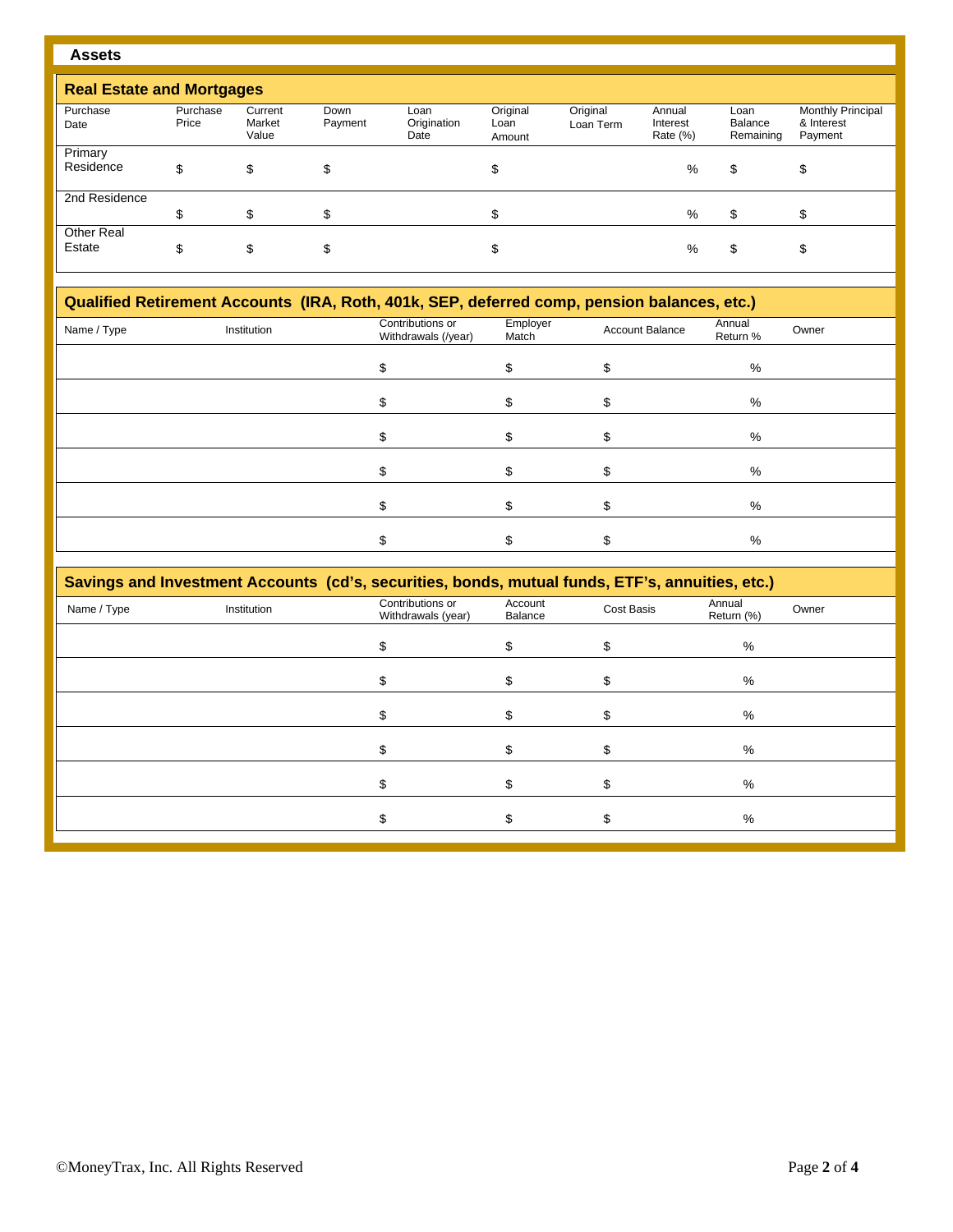## **Liabilities**

| Installment Loans (auto, boat, RV, student/parent college, HELOC, etc.) |         |                 |                      |                     |                |  |  |
|-------------------------------------------------------------------------|---------|-----------------|----------------------|---------------------|----------------|--|--|
| Type of Loan                                                            | Purpose | Monthly Payment | Interest<br>Rate (%) | Months<br>Remaining | Unpaid Balance |  |  |
|                                                                         |         |                 | %                    |                     |                |  |  |
|                                                                         |         |                 | %                    |                     |                |  |  |
|                                                                         |         |                 | %                    |                     |                |  |  |
|                                                                         |         |                 | %                    |                     |                |  |  |

| Revolving Credit Lines (credit cards, store charge cards, checking credit lines, etc.) |                 |                        |                         |                       |                                |  |  |
|----------------------------------------------------------------------------------------|-----------------|------------------------|-------------------------|-----------------------|--------------------------------|--|--|
| Type of Card / Issuer                                                                  | Monthly Payment | Monthly<br>New Charges | Interest<br>Rate $(\%)$ | <b>Unpaid Balance</b> | Grace Period on<br>New Charges |  |  |
|                                                                                        |                 |                        | %                       | \$                    | $\Box$ Yes / $\Box$ No         |  |  |
|                                                                                        |                 | \$                     | %                       | \$                    | $\Box$ Yes / $\Box$ No         |  |  |
|                                                                                        |                 | \$                     | %                       | \$                    | $\Box$ Yes / $\Box$ No         |  |  |
|                                                                                        |                 | Φ                      | %                       | \$                    | $\Box$ Yes / $\Box$ No         |  |  |
|                                                                                        |                 |                        |                         |                       |                                |  |  |

| <b>Protection</b> |  |
|-------------------|--|

| Life Insurance (term, cash value) |               |                   |                      |                       |               |               |             |
|-----------------------------------|---------------|-------------------|----------------------|-----------------------|---------------|---------------|-------------|
| Company / Policy Type             | Purchase Date | Annual<br>Premium | Outstanding<br>Loans | Current<br>Cash Value | Death Benefit | Named Insured | Beneficiary |
|                                   |               |                   | \$                   | \$                    |               |               |             |
|                                   |               |                   | \$                   | \$                    |               |               |             |
|                                   |               |                   | \$                   | \$                    |               |               |             |
|                                   |               |                   | \$                   |                       |               |               |             |

| Other Insurance (auto, homeowners, renters, umbrella, health, disability, long term care, etc.) |                        |                   |                     |               |                   |
|-------------------------------------------------------------------------------------------------|------------------------|-------------------|---------------------|---------------|-------------------|
| Company / Policy Type                                                                           | Purchase Date          | Annual<br>Premium | Deductible          | Named Insured | Benefit/Coverages |
|                                                                                                 |                        | \$                | \$                  |               |                   |
|                                                                                                 |                        | \$.               | \$                  |               |                   |
|                                                                                                 |                        | \$                | \$                  |               |                   |
|                                                                                                 |                        | \$                | \$                  |               |                   |
|                                                                                                 |                        | \$                | \$                  |               |                   |
|                                                                                                 |                        | \$                | \$                  |               |                   |
|                                                                                                 |                        | \$                | \$                  |               |                   |
| Wills and/or Living Trust?                                                                      | $\Box$ Yes / $\Box$ No |                   | Date Last Reviewed: |               |                   |